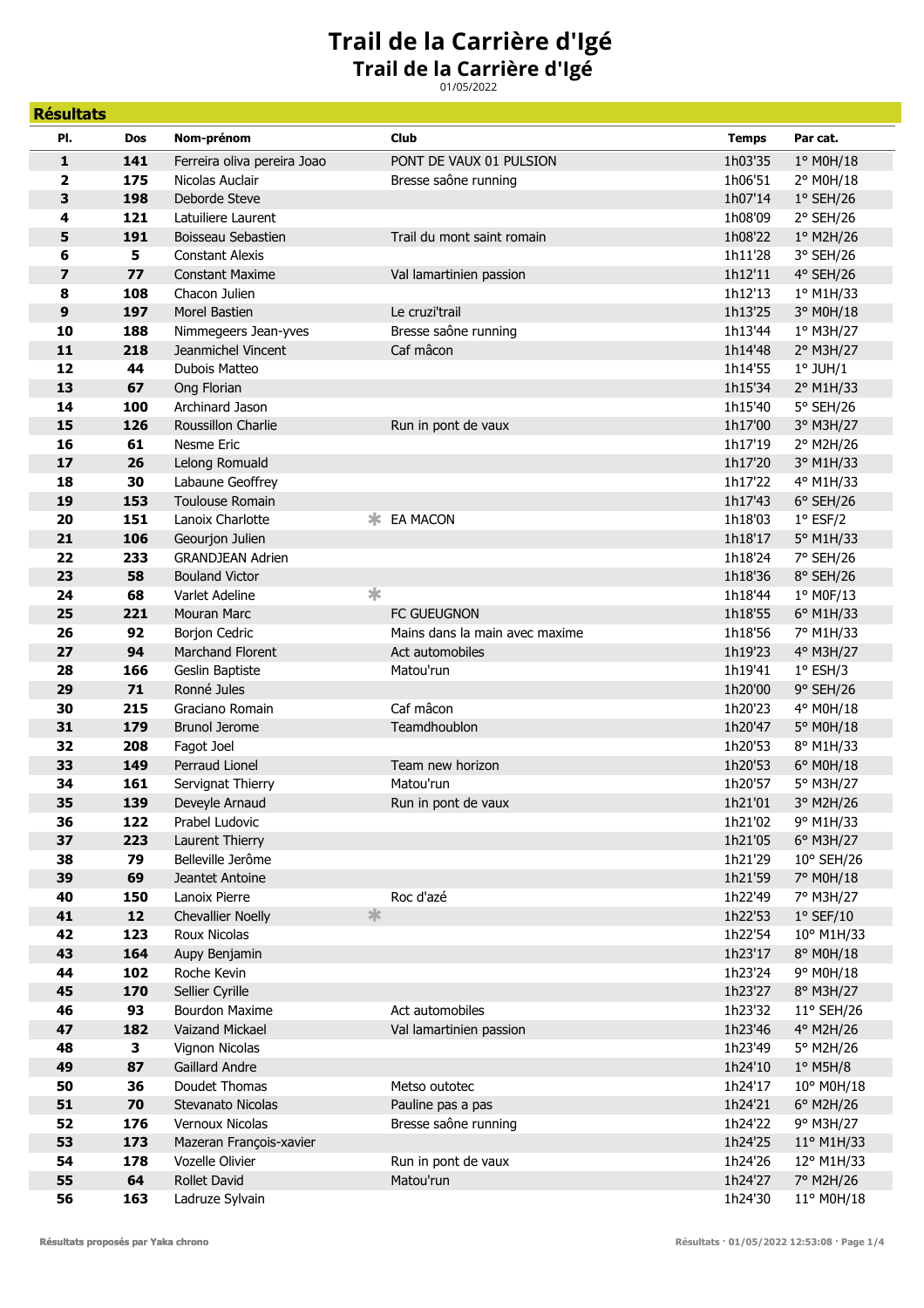| PI. | Dos                     | Nom-prénom               |        | <b>Club</b>                    | <b>Temps</b> | Par cat.          |
|-----|-------------------------|--------------------------|--------|--------------------------------|--------------|-------------------|
| 57  | 144                     | Gendre Eric              |        | Velo loisirs feillens          | 1h24'35      | 10° M3H/27        |
| 58  | 228                     | CHARVET Joachim          |        |                                | 1h24'37      | 11° M3H/27        |
| 59  | 104                     | Savot costaz Nadine      | 氺      |                                | 1h24'38      | 1° M3F/10         |
| 60  | 129                     | Dumolin Emmanuelle       | ∗.     | Trail du mont saint romain     | 1h24'55      | 1° M1F/10         |
| 61  | 78                      | Labrosse Franck          |        | Matou'run                      | 1h25'20      | 8° M2H/26         |
| 62  | 84                      | <b>Gonnet Michel</b>     |        |                                | 1h25'32      | 13° M1H/33        |
| 63  | 213                     | <b>Prudent Maxence</b>   |        | Trail de mouges                | 1h25'38      | 9° M2H/26         |
| 64  | 193                     | Missonnier Julien        |        |                                | 1h25'50      | 12° M3H/27        |
| 65  | 89                      | Bourgeois Sebastien      |        |                                | 1h25'56      | 14° M1H/33        |
| 66  | 184                     | Grimaldi Sebastien       |        | L'orange bleue                 | 1h26'43      | 15° M1H/33        |
| 67  | 109                     | Foucherot Stephane       |        | PONT DE VAUX 01 PULSION        | 1h26'58      | 10° M2H/26        |
| 68  | 55                      | Delie Blandine           | ж      | EA MACON                       | 1h26'59      | 2° SEF/10         |
| 69  | 210                     | Laneyrie Rémi            |        | <b>EA MACON</b>                | 1h27'12      | 12° SEH/26        |
| 70  | 212                     | Laneyrie Jean            |        |                                | 1h27'12      | 13° SEH/26        |
| 71  | 200                     | Fleurieau David          |        | Adot 71                        | 1h27'22      | 11° M2H/26        |
| 72  | 117                     | Montesinos Donovan       |        |                                | 1h27'27      | 14° SEH/26        |
| 73  | 115                     | Perrin Amandine          |        | Run in pont de vaux            | 1h27'46      | 2° M0F/13         |
| 74  | 73                      | Payet Jacques            |        |                                | 1h27'49      | $1^\circ$ M6H/6   |
| 75  | 169                     | Milou Alexandra          | Ж      | Val lamartinien passion        | 1h27'55      | 1° M2F/13         |
| 76  | 14                      | Pin Nicolas              |        |                                | 1h27'55      | 16° M1H/33        |
| 77  | 52                      | Corgier Valentin         |        |                                | 1h28'01      | 15° SEH/26        |
| 78  | 183                     | Janin Cedric             |        |                                | 1h28'02      | 17° M1H/33        |
| 79  | 51                      | <b>Martinet Nathalie</b> | 氺      |                                | 1h28'05      | 3° M0F/13         |
| 80  | 35                      | Lebaupin Benoit          |        | Metso outotec                  | 1h28'07      | 12° M0H/18        |
| 81  | 209                     | <b>Boyat Emeric</b>      |        |                                | 1h28'49      | 12° M2H/26        |
| 82  | 66                      | Champion Mickael         |        | Bresse saône running           | 1h29'08      | 18° M1H/33        |
| 83  | 88                      | Reboux Laurent           |        | Matou'run                      | 1h29'32      | 13° M3H/27        |
| 84  | $\overline{\mathbf{z}}$ | <b>Maillot Antoine</b>   |        |                                | 1h29'36      | $2°$ ESH/3        |
| 85  | 180                     | Videlo Philippe          |        | EA MACON                       | 1h29'38      | 2° M5H/8          |
| 86  | 4                       | <b>Boyer Nicolas</b>     |        |                                | 1h29'50      | 14° M3H/27        |
| 87  | 168                     | Berry Bertrand           |        |                                | 1h29'53      | 13° M2H/26        |
| 88  | 199                     | <b>Benoit Maxime</b>     |        |                                | 1h30'08      | 19° M1H/33        |
| 89  | 162                     | <b>Dumont Lionel</b>     |        | Trail du mont saint romain     | 1h30'19      | 15° M3H/27        |
| 90  | 185                     | Dessoly Stephane         |        | Happy running digoin           | 1h30'43      | 20° M1H/33        |
| 91  | 207                     | Nallet Jeremie           |        |                                | 1h31'05      | 16° SEH/26        |
| 92  | 97                      | <b>Chapuis Gilles</b>    |        |                                | 1h31'06      | 16° M3H/27        |
| 93  | 105                     | Paillard Olivier         |        | <b>EA MACON</b>                | 1h31'12      | 14° M2H/26        |
| 94  | 118                     | Denuit John              |        |                                | 1h31'24      | 17° SEH/26        |
| 95  | 45                      | Dubois Nicolas           |        |                                | 1h31'33      | 17° M3H/27        |
| 96  | 46                      | Farcy Aurelien           |        |                                | 1h31'34      | 18° SEH/26        |
| 97  | 17                      | <b>Boivin Alain</b>      |        | Courir moroge                  | 1h31'54      | 3° M5H/8          |
| 98  | 181                     | Saulnier Vivien          |        | <b>GRAND CHALON ATHLETISME</b> | 1h31'58      | 13° M0H/18        |
| 99  | 206                     | Farrugia Eric            |        | 1000 pattes cluny              | 1h32'45      | $1°$ M4H/7        |
| 100 | 202                     | Bayon Denis              |        | 1000 pattes                    | 1h33'08      | 2° M4H/7          |
| 101 | 112                     | Stoyé Julien             |        |                                | 1h33'10      | 21° M1H/33        |
| 102 | 232                     | <b>COLIN Patricia</b>    | $\ast$ |                                | 1h33'30      | 2° M2F/13         |
| 103 | 148                     | <b>Bazin Thomas</b>      |        |                                | 1h33'37      | 14° M0H/18        |
| 104 | 24                      | Charlin Jonathan         |        |                                | 1h34'45      | 19° SEH/26        |
| 105 | 50                      | <b>Bonin Eric</b>        |        | Metso outotec                  | 1h34'58      | 18° M3H/27        |
| 106 | 211                     | Favre Olivier            |        | Bresse saône running           | 1h35'12      | 22° M1H/33        |
| 107 | 40                      | Berger Thierry           |        | Triathlon mâcon club           | 1h35'23      | 3° M4H/7          |
| 108 | 91                      | <b>Bagout Geraldine</b>  |        | <b>* Tsb viré</b>              | 1h35'29      | 3° M2F/13         |
| 109 | 172                     | Chapuis Sebastien        |        | Matou'run                      | 1h36'06      | 15° M2H/26        |
| 110 | 171                     | Chetoux Anthony          |        |                                | 1h36'28      | 23° M1H/33        |
| 111 | 101                     | Dubreuil Sylvie          | ≭      | <b>EA MACON</b>                | 1h36'31      | $1^{\circ}$ M4F/7 |
| 112 | 31                      | Guilleaume Marie         | ∗      | EA MACON                       | 1h36'31      | 2° M1F/10         |
| 113 | 43                      | Hinschberger Francine    | 氺      |                                | 1h36'38      | 4° M2F/13         |
| 114 | 143                     | Ferrain Fabrice          |        |                                | 1h36'46      | 16° M2H/26        |
| 115 | 227                     | <b>THERVILLE Fabrice</b> |        |                                | 1h36'47      | 24° M1H/33        |
| 116 | 225                     | <b>BELLOT Franck</b>     |        |                                | 1h36'47      | 25° M1H/33        |
| 117 | 155                     | Marion Alexandre         |        |                                | 1h36'54      | 26° M1H/33        |
|     |                         |                          |        |                                |              |                   |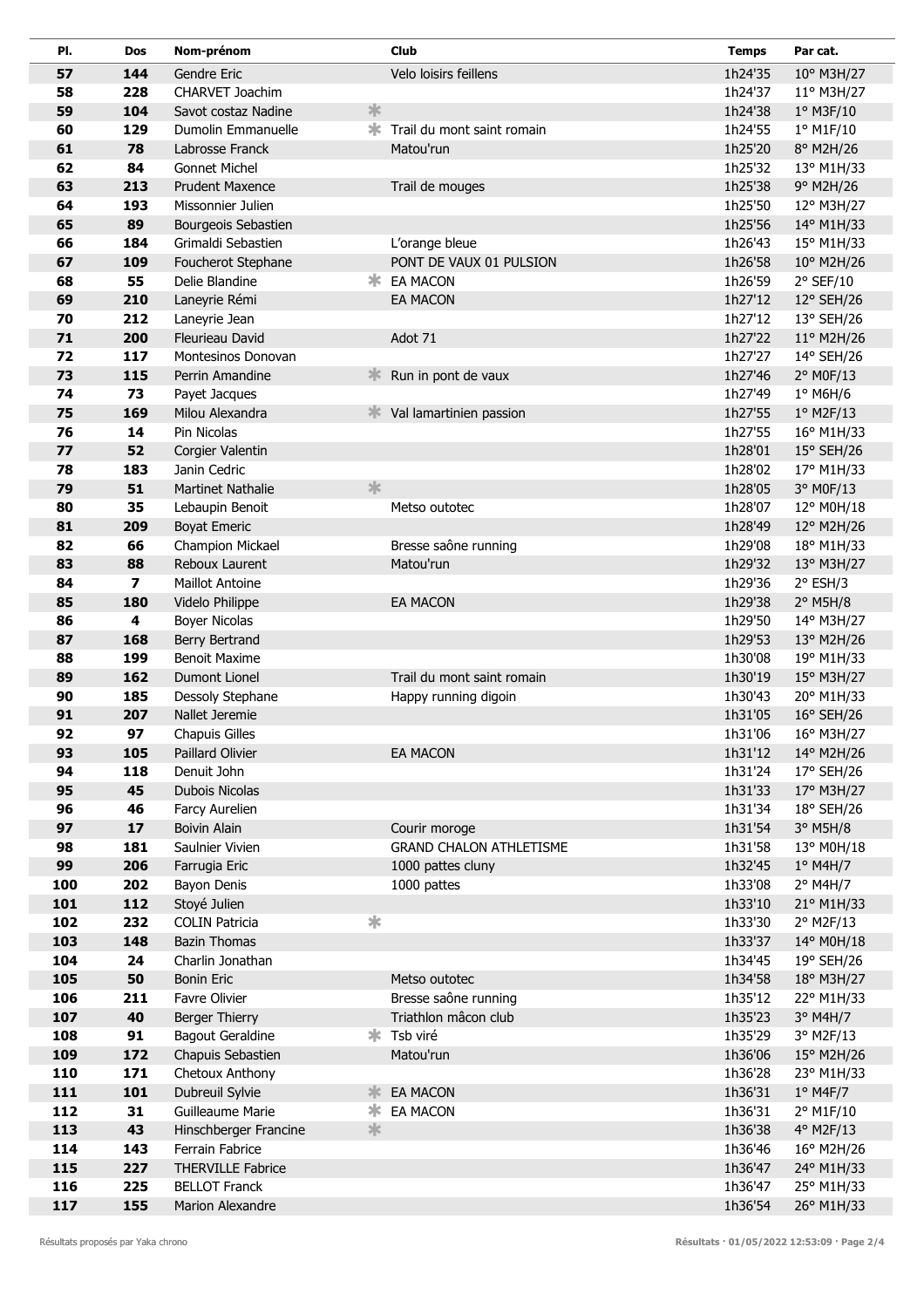| PI.        | <b>Dos</b>     | Nom-prénom                                  |        | Club                                   | <b>Temps</b>       | Par cat.                      |
|------------|----------------|---------------------------------------------|--------|----------------------------------------|--------------------|-------------------------------|
| 118        | 20             | Bellini Veronique                           | $\ast$ |                                        | 1h36'56            | 2° M3F/10                     |
| 119        | 13             | Moreau Sebastien                            |        |                                        | 1h37'00            | 27° M1H/33                    |
| 120        | 76             | Laurent-atthalin Juliette                   | $\ast$ |                                        | 1h37'20            | $2°$ ESF/2                    |
| 121        | 74             | Laurent-atthalin Frederic                   |        | Triathlon mâcon club                   | 1h37'20            | 19° M3H/27                    |
| 122        | 22             | Etienne Brice                               |        |                                        | 1h37'26            | 17° M2H/26                    |
| 123        | 83             | Argentino Luigi                             |        |                                        | 1h37'26            | 28° M1H/33                    |
| 124        | 229            | <b>MAIRET Christophe</b>                    |        |                                        | 1h37'43            | 20° M3H/27                    |
| 125        | 220            | Obrecht Sylvie                              | 氺      |                                        | 1h38'32            | 3° M3F/10                     |
| 126        | 54             | Valandro Christian                          |        | Rtti                                   | 1h38'43            | $2°$ M6H/6                    |
| 127        | 90             | <b>Bagout Didier</b>                        |        | Tsb viré                               | 1h38'45            | 4° M4H/7                      |
| 128        | 165            | Sittler Charlene                            | ∗      |                                        | 1h38'47            | 4° M0F/13                     |
| 129        | 34             | Vandroux Alexis                             |        | <b>EA MACON</b>                        | 1h38'54            | 20° SEH/26                    |
| 130        | $\overline{2}$ | Flandin Anthony                             |        |                                        | 1h39'10            | 29° M1H/33                    |
| 131        | 156            | Darnauguilhem Capucine                      | 氺      |                                        | 1h39'10            | 3° M1F/10                     |
| 132        | 41             | <b>Blancho Guenahel</b>                     |        | <b>GRAND CHALON ATHLETISME</b>         | 1h39'20            | 4° M5H/8                      |
| 133        | 214            | Pereira-rios Nicolas                        |        |                                        | 1h39'38            | 30° M1H/33                    |
| 134        | 217            | De menou Vincent                            |        |                                        | 1h39'38            | 31° M1H/33                    |
| 135        | 57             | Offredi Emmanuel                            |        |                                        | 1h39'45            | 32° M1H/33                    |
| 136        | 167            | Saunois Loic                                |        | Bresse saône running - crossfit kanaka | 1h39'46            | 18° M2H/26                    |
| 137        | 127            | <b>Bernard Laurent</b>                      |        |                                        | 1h40'00            | 19° M2H/26                    |
| 138        | 107            | Geourjon Veronique                          | ∗      |                                        | 1h40'13            | 4° M1F/10                     |
| 139        | 157            | Pascal Serge                                |        | 1000 pattes                            | 1h40'21            | 5° M5H/8                      |
| 140        | 19             | Amatore Ornella                             | $\ast$ |                                        | 1h40'29            | 3° SEF/10                     |
| 141        | 192            | Boisseau Delphine                           | 氺      | Trail du mont saint romain             | 1h40'38            | 5° M2F/13                     |
| 142        | 86             | Bigay-martin Lea                            | $\ast$ |                                        | 1h40'53            | 4° SEF/10                     |
| 143        | 10             | Fichet Sophie                               | 氺      |                                        | 1h41'04            | 4° M3F/10                     |
| 144        | 154            | Germain Nathalie                            | 字      |                                        | 1h41'23            | 6° M2F/13                     |
| 145        | 194            | Dury Michel                                 |        |                                        | 1h42'15            | 3° M6H/6                      |
| 146        | 99             | Cuny Damien                                 |        |                                        | 1h42'26            | 21° SEH/26                    |
| 147        | 132            | Nunes Nadine                                | ≭      | 1000 pattes                            | 1h42'27            | $2°$ M4F/7                    |
| 148        | 47             | Roy Bernarrd                                |        |                                        | 1h42'28            | 4° M6H/6                      |
| 149        | 39             | <b>Renaud Martine</b>                       | ∗      | <b>EA MACON</b>                        | 1h42'37            | 3° M4F/7                      |
| 150        | 201            | <b>Bornarel Benedicte</b>                   | $\ast$ |                                        | 1h43'05            | 5° SEF/10                     |
| 151        | $\mathbf{1}$   | <b>Mariel Francois</b>                      |        |                                        | 1h43'09            | 20° M2H/26                    |
| 152        | 136            | Peteuil Severine                            | $\ast$ |                                        | 1h43'36            | 7° M2F/13                     |
| 153        | 190            | Charvet Isabelle                            | 氺      | Biziat endurance                       | 1h44'07            | 4° M4F/7                      |
| 154        | 6              | Maillot Loic                                |        |                                        | 1h44'24            | 21° M3H/27                    |
| 155        | 62             | Leprince Mathias                            |        | Corelite                               | 1h44'45            | 21° M2H/26                    |
| 156        | 63             | Leprince Virginie                           |        | Corelite                               | 1h44'45            | 5° M3F/10                     |
| 157        | 204            | <b>Berthaire Lucas</b>                      |        |                                        | 1h45'02            | 22° SEH/26                    |
| 158        | 205            | Fezzoli Amelie                              | $\ast$ |                                        | 1h45'03            | $6°$ SEF/10                   |
| 159        | 37             | Dubost Jerome                               |        | Metso outotec                          | 1h45'07            | 22° M3H/27                    |
| 160        | 28             | Billot Jean paul                            |        | Cruzi trail 2022                       | 1h45'25            | $6^{\circ}$ M5H/8             |
| 161        | 189            | Coulon Laurent                              |        |                                        | 1h45'55            | 22° M2H/26                    |
| 162        | 96             | Platret Guillaume                           |        |                                        | 1h46'03            | 33° M1H/33                    |
| 163        | 137            | <b>Martinet Jules</b>                       |        |                                        | 1h46'08            | $3°$ ESH/3                    |
| 164        | 135            | Peteuil Cedric                              |        |                                        | 1h46'09            | 23° M2H/26                    |
| 165        | 224            | Albert Aurélien                             | $\ast$ | Caf mâcon                              | 1h47'21            | 15° M0H/18                    |
| 166<br>167 | 234            | JOUSSEAU Perrine                            |        |                                        | 1h47'21<br>1h47'22 | 5° M0F/13                     |
|            | 235            | JOUSSEAU Baptiste<br><b>Breant Nicolas</b>  |        |                                        |                    | 16° M0H/18                    |
| 168        | 98             |                                             | ≭      |                                        | 1h47'51            | 23° SEH/26                    |
| 169<br>170 | 116<br>60      | Toutan Anne-marie<br><b>Blanchon Claude</b> |        | EA MACON                               | 1h48'57<br>1h48'59 | $1^{\circ}$ M5F/1<br>7° M5H/8 |
| 171        | 196            | Grosjean Joel                               |        |                                        | 1h49'11            | 5° M6H/6                      |
| 172        | 195            | Felgueiras Syndie                           | $\ast$ |                                        | 1h49'11            | 5° M1F/10                     |
| 173        | 25             | Guichard emilie                             |        | * Assotrail                            | 1h49'43            |                               |
| 174        | 11             | Legris David                                |        |                                        | 1h50'09            | 7° SEF/10<br>24° M2H/26       |
| 175        | 219            | Tripon Julie                                | ∗      | Val lamartinien passion                | 1h50'11            | 6° M1F/10                     |
| 176        | 53             | Marechal Karine                             | $\ast$ |                                        | 1h50'25            | 6° M3F/10                     |
| 177        | 177            | Coulon Sindy                                | *      |                                        | 1h50'28            | 6° M0F/13                     |
| 178        | 95             | Gaitet Daniel                               |        | Tsb                                    | 1h52'27            | 5° M4H/7                      |
|            |                |                                             |        |                                        |                    |                               |